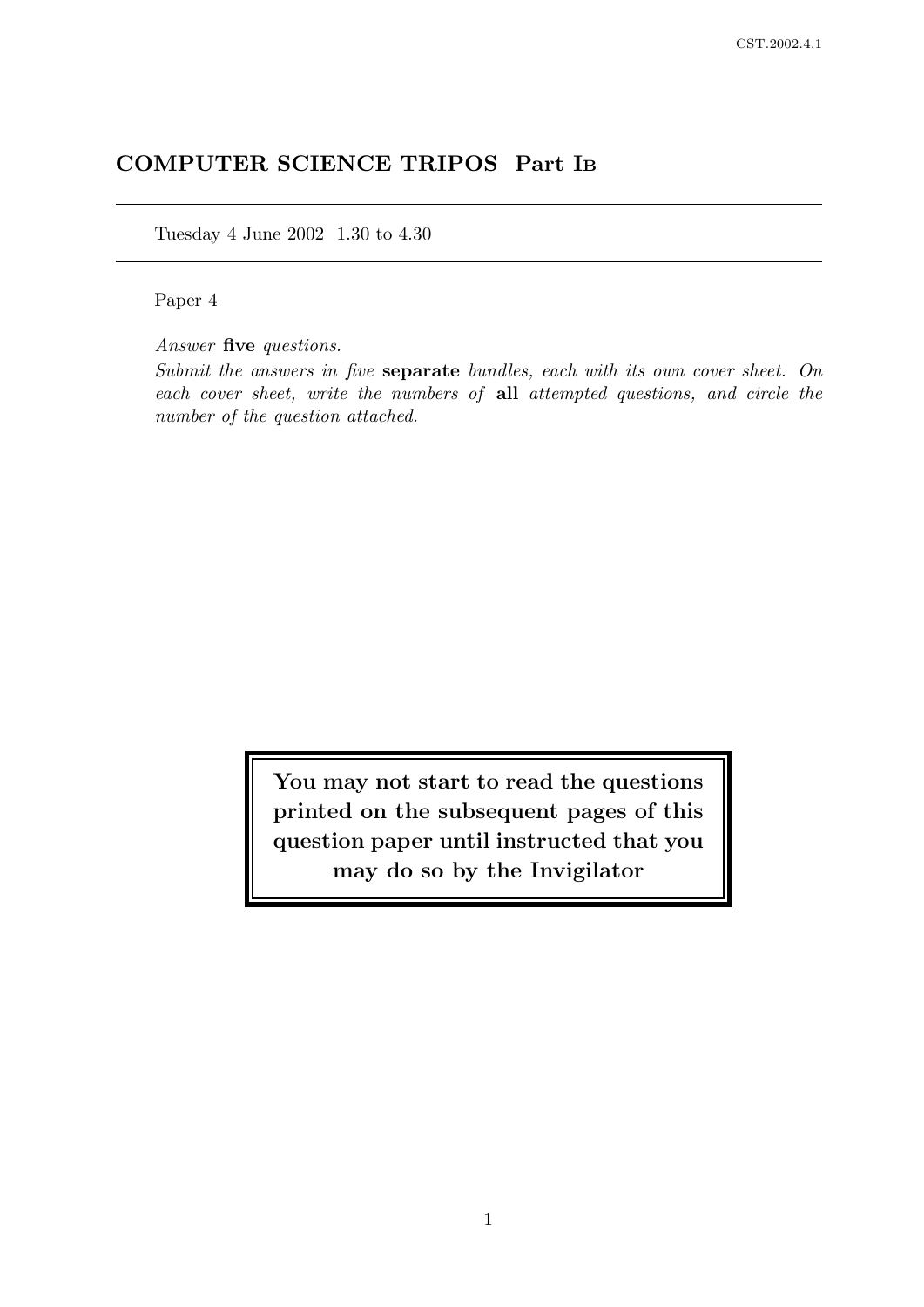# 1 Concurrent Systems and Applications

Below are four potential problems and two proposed solutions for each one. For each of the problems, give a brief example showing the proposed solutions and explain the advantages and disadvantages of each.

- (a) Data held in one object is to be made available throughout a large, possibly distributed, application.
	- $(i)$  Store the data in a field with the public modifier.
	- $(ii)$  Store it in a field with the private modifier but provide public methods to access its value.
- (b) A class C implements an interface I1 but some code is designed to access it through an alternative interface I2. The two interfaces support similar operations.
	- (i) Define a new class using inheritance.
	- (*ii*) Use the *Adapter* design pattern.
- (c) You are designing a data structure and need to decide how to perform concurrency control in case it is used in a multi-threaded application.
	- $(i)$  Use synchronized methods (or other features) to make the methods safe for concurrent use.
	- $(ii)$  Do not manage concurrency here and add comments to the source code.
- (d) You have a class that defines how to communicate with a remote server using a TCP socket. The connection is established in the constructor and you must decide how to close it.
	- $(i)$  Provide an explicit close method in your class.
	- $(ii)$  Use a finalize method.

[5 marks each]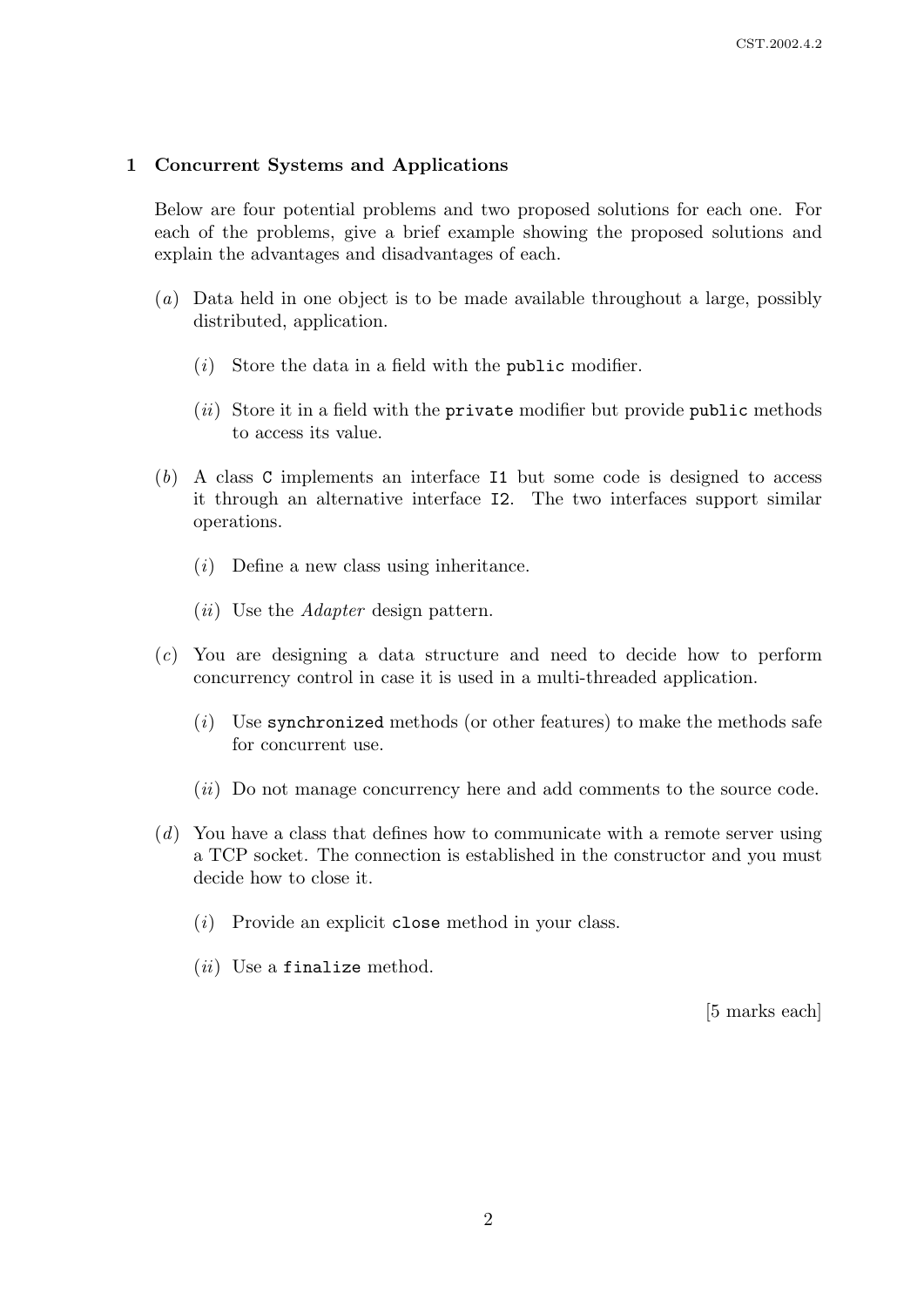# 2 Compiler Construction

The specification for a pocket-calculator-style programming language is as follows:

- Valid inputs consist either of an Expression followed by the enter button or of an Expression followed by  $|\,\text{store}|$  Identifier  $|\,\text{enter}|$ ;
- Expressions consist of Numbers and Identifiers connected with the binary operators  $\boxed{+}$ ,  $\boxed{\times}$  and  $\boxed{\uparrow}$  (in increasing binding power), with the unary operators  $\vert - \vert$  and  $\vert$  abs  $\vert$ , and possibly grouped with parentheses. Unary operators bind more strongly than  $|+|$  but weaker than  $|\times|$  so that  $-a + b$ means  $(-a) + b$  but  $-a \times b$  means  $-\overline{(a} \times b)$ ;
- Numbers consist of a sequence of at least one digit, possibly interspersed with exactly one decimal point, and possibly followed by an exponential marker "e" followed by a signed integer, e.g. 6.023e+22. Identifiers are sequences of lower-case letters.
- (a) Give a Context-Free Grammar (Type 2 in the Chomsky Hierarchy) for the set of valid input sequences using names beginning with an upper-case letter for non-terminals. It should be complete in that you should go as far as to define e.g.

Letter ::= a | b |  $\dots$  | z  $[10 \text{ marks}]$ 

(b) Indicate, giving brief reasoning, which non-terminals are appropriate to be processed using lexical analysis and which using syntax analysis proper.

[5 marks]

 $(c)$  Give yacc or CUP input describing those elements deemed in part  $(b)$  to be suitable for syntax analysis. You need not give "semantic actions". [5 marks]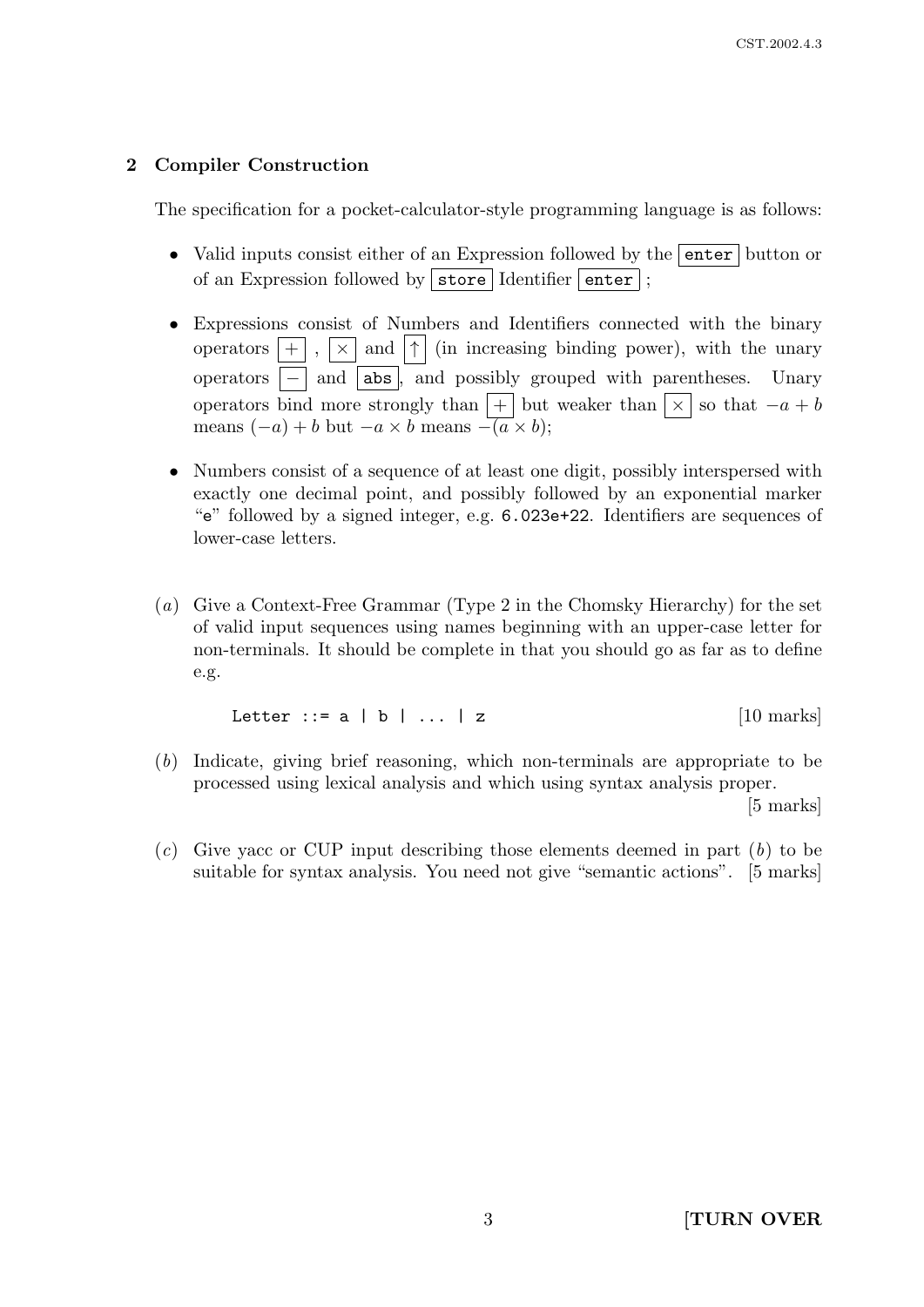# 3 ECAD

A naïve Verilog programmer has written the following code in an attempt to implement an up–down counter. The correct behaviour should be:

- The counter should increment once each time the up button is pressed.
- The counter should decrement once each time the **down** button is pressed.
- The error flag should be set if both buttons are pressed at the same time.
- The error flag and counter should be set to zero when reset is high.
- The counter should be 8 bits in length.
- The input buttons are asynchronous and supply "1" when pressed, "0" when not pressed.

```
module UpDownCounter(clk, reset, up, down, count, error)
 input clk; // input clock
 input reset; // reset
 input up; // from the up button
 input down; // from the down button
 output counter; // output the count value
 output error; // error flag (1=error, 0=no error)
 reg [7:0] counter;
 always @(posedge clk) {
   if(reset) {
     counter \leq 0;
     error \leq 0;
   }
   if(up) counter \le counter + 1;
   if(down) counter \leq counter - 1;
   if(up && down) error \leq 1;
 }
endmodule
```
- (a) Explain what is wrong with the above Verilog code. [10 marks]
- (b) Write a corrected and commented version of the UpDownCounter module including any ancillary modules. [10 marks]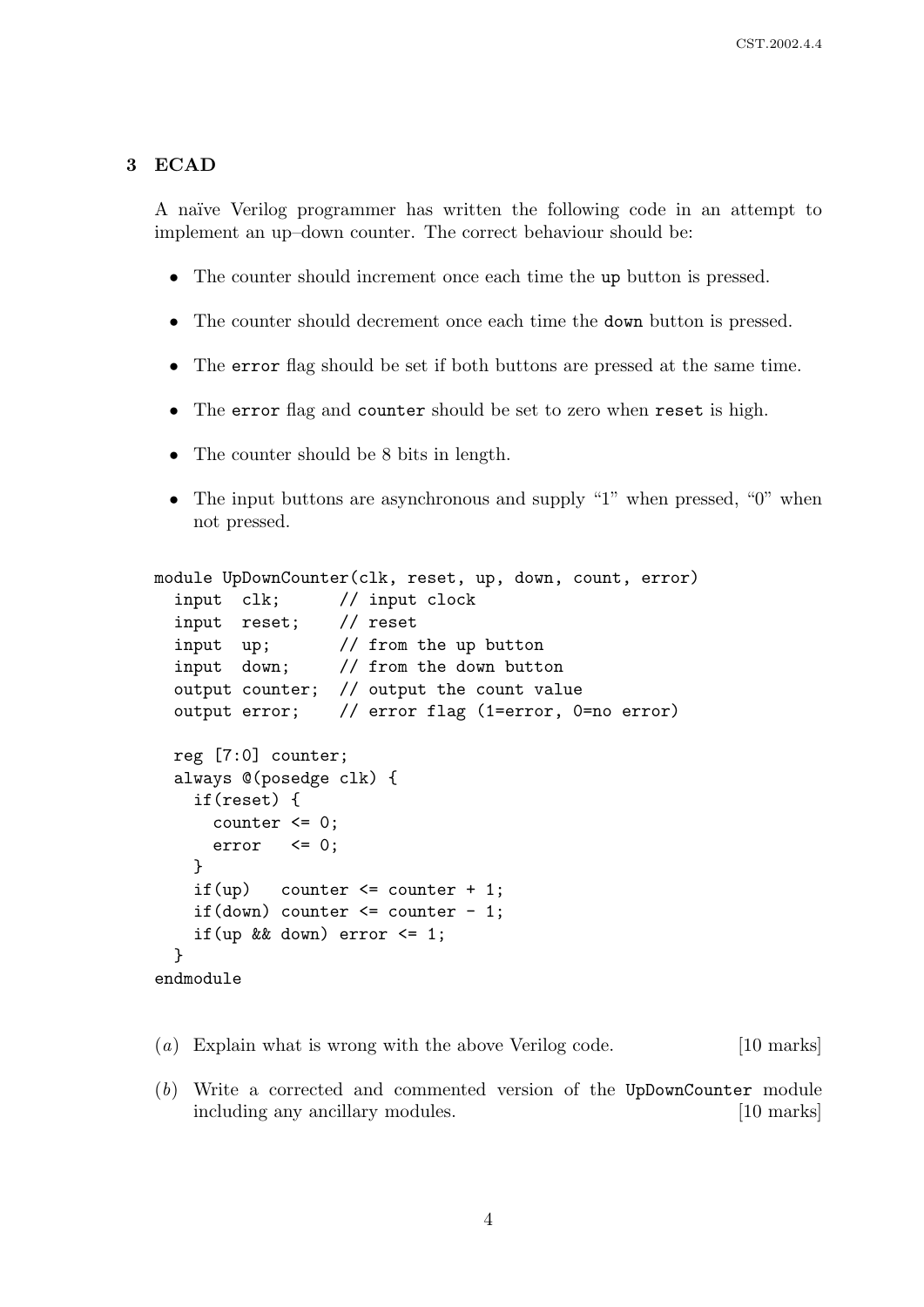#### 4 Data Structures and Algorithms

- (a) Carefully describe how Shellsort works and state an estimate of its efficiency using big O notation.  $[8 \text{ marks}]$
- (b) Robert Sedgewick suggests that a good sequence of separations used in the algorithm is  $\dots$ , 121, 40, 13, 4, 1. Explain why this is a good sequence. Under what circumstances would you recommend a sequence that approaches 1 more rapidly? [4 marks]
- (c) Describe how radix sort from the least significant end works and suggest a data structure that could be used in its implementation. [8 marks]

#### 5 Continuous Mathematics

Suppose that  $F(\mu)$  is the Fourier transform of the function  $f(x)$ .

- (a) State the integral expression for  $F(\mu)$  in terms of  $f(x)$  and the inverse transform for  $f(x)$  in terms of  $F(\mu)$ . [2 marks]
- (b) Determine the *shift rule* for the Fourier transform of  $f(x \alpha)$  where  $\alpha$  is a constant. [3 marks]
- (c) Determine the scale rule for the Fourier transform of  $f(\alpha x)$  where  $\alpha$  is a nonzero constant. [3 marks]
- (d) Given that the standard normal density function  $\frac{1}{\sqrt{6}}$  $\frac{1}{2\pi}e^{-x^2/2}$  has Fourier transform  $F(\mu)$  use the scale and shift rules to determine the Fourier transform of the normal density  $\frac{1}{\sqrt{2}}$  $\frac{1}{2\pi\sigma}e^{-(x-\gamma)^2/(2\sigma^2)}$ . Here  $\gamma$  is a real number and  $\sigma$  is a positive real number. [6 marks]
- (e) Show that

$$
G(\mu) = A \int_{-\infty}^{\infty} g(x) e^{-ia\mu x} dx
$$

implies that

$$
g(x) = \frac{|a|}{2\pi A} \int_{-\infty}^{\infty} G(\mu) e^{ia\mu x} d\mu
$$

for all non-zero constants  $a$  and  $A$ . You may assume that the result holds in the special case when  $a = 1$  and  $A^{-1} = 2\pi$ . [6 marks]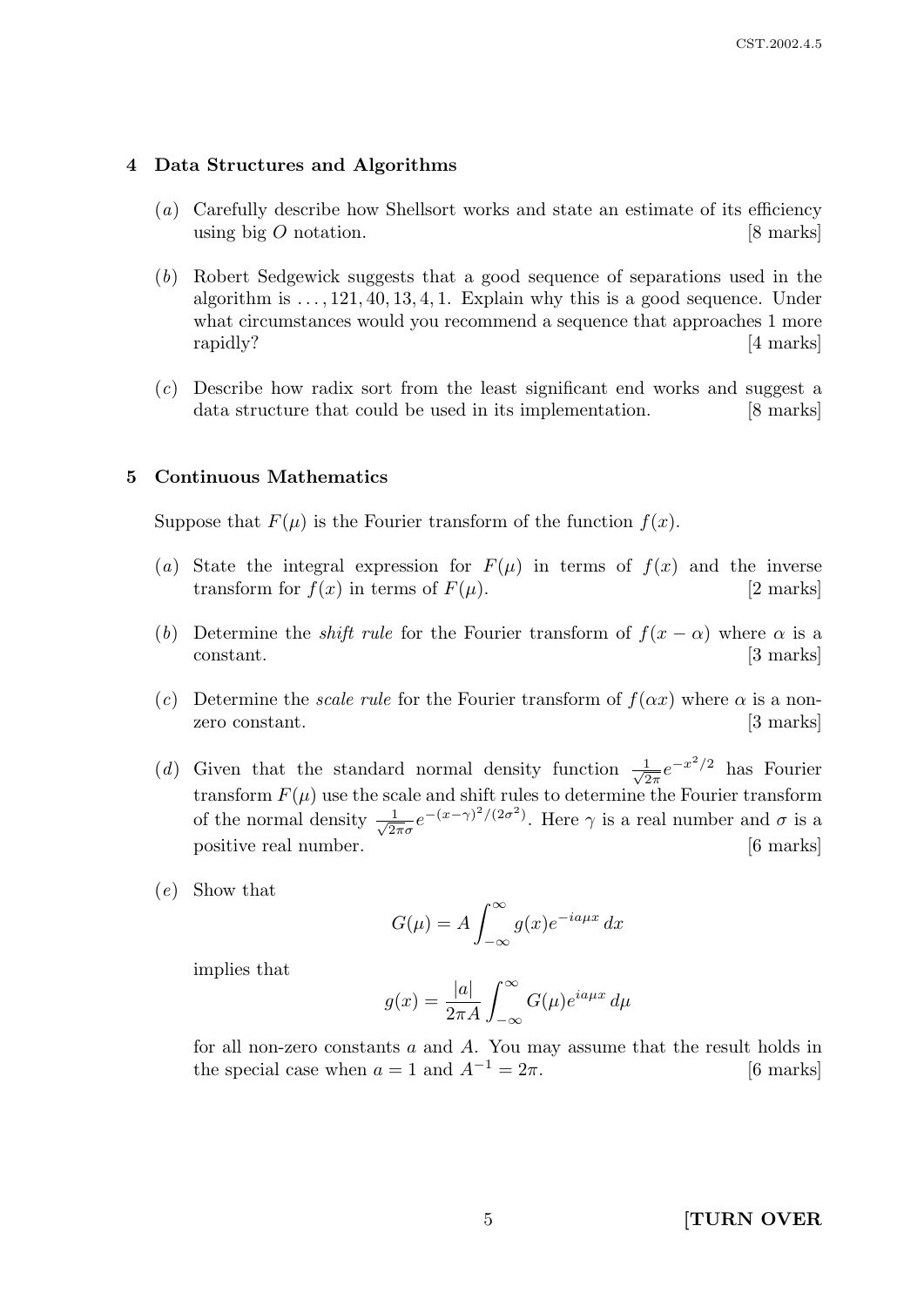### 6 Computation Theory

- (a) Your mathematician friend can prove to you that there are uncountably many functions from numbers to numbers, but does not know any computation theory. Explain to her what is meant by a partial recursive function and by a (total) recursive function. How would you convince her that there must exist functions that are not recursive? [12 marks]
- (b) What does it mean for a set of numbers  $S \subseteq \mathbb{N}$  to be
	- $(i)$  decidable;  $[1 \text{ mark}]$
	- (*ii*) *recursively enumerable*  $(r.e.$ ? [2 marks]
- (c) S is called co-r.e. if its complement  $\{x \in \mathbb{N} \mid x \notin S\}$  is r.e. Show that S is decidable if it is both r.e. and co-r.e. (Any standard results about computable functions that you use should be clearly stated.) [5 marks]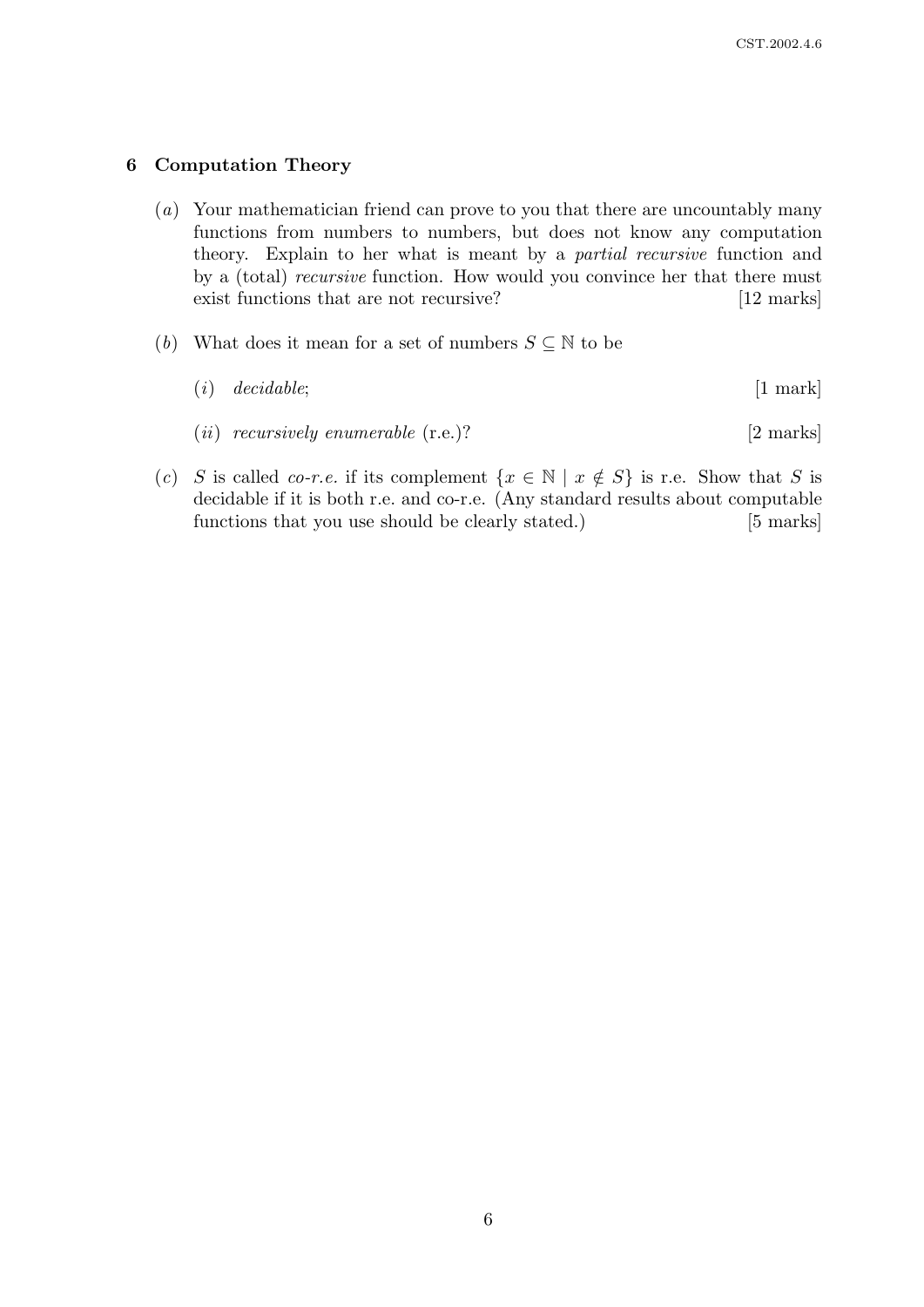# 7 Numerical Analysis I

(a) Define absolute error and relative error. How are they related? How are absolute errors combined when two numbers are added together? How are relative errors combined when two numbers are multiplied together?

[5 marks]

- (b) Explain the term loss of significance in terms of absolute error and relative error. [1 mark]
- (c) Writing  $\delta_x$  for the relative error in x, what is the worst-case relative error in evaluating  $x^2$ ? What is the worst-case *absolute error*? What is the worst-case absolute error in evaluating  $x^2 - y^2$ [3 marks]
- (d) Let  $\delta_s$ ,  $\delta_c$  be the relative errors in the values of  $\sin \theta$ ,  $\cos \theta$  respectively. Find the worst-case relative errors in evaluating each of the formulae

$$
\sin 2\theta = 2\sin \theta \cos \theta
$$

$$
\cos 2\theta = 2\cos^2 \theta - 1
$$

For what values of  $\cos \theta$  does the second formula display loss of significance? [6 marks]

- (e) Consider the evaluation of  $x^2 + y^2 z^2$  in two cases
	- (*i*)  $|y| \simeq |z|, |x|$  is very small,
	- (*ii*)  $|x| \simeq |y| \simeq |z|$ ,  $|x|$  is not small.

Taking each case separately, can loss of significance occur? Explain your answers. [4 marks]

(f) How would you compute  $x^2 + y^2 - z^2$  to achieve greater accuracy, especially if guard digits were in use? [1 mark]